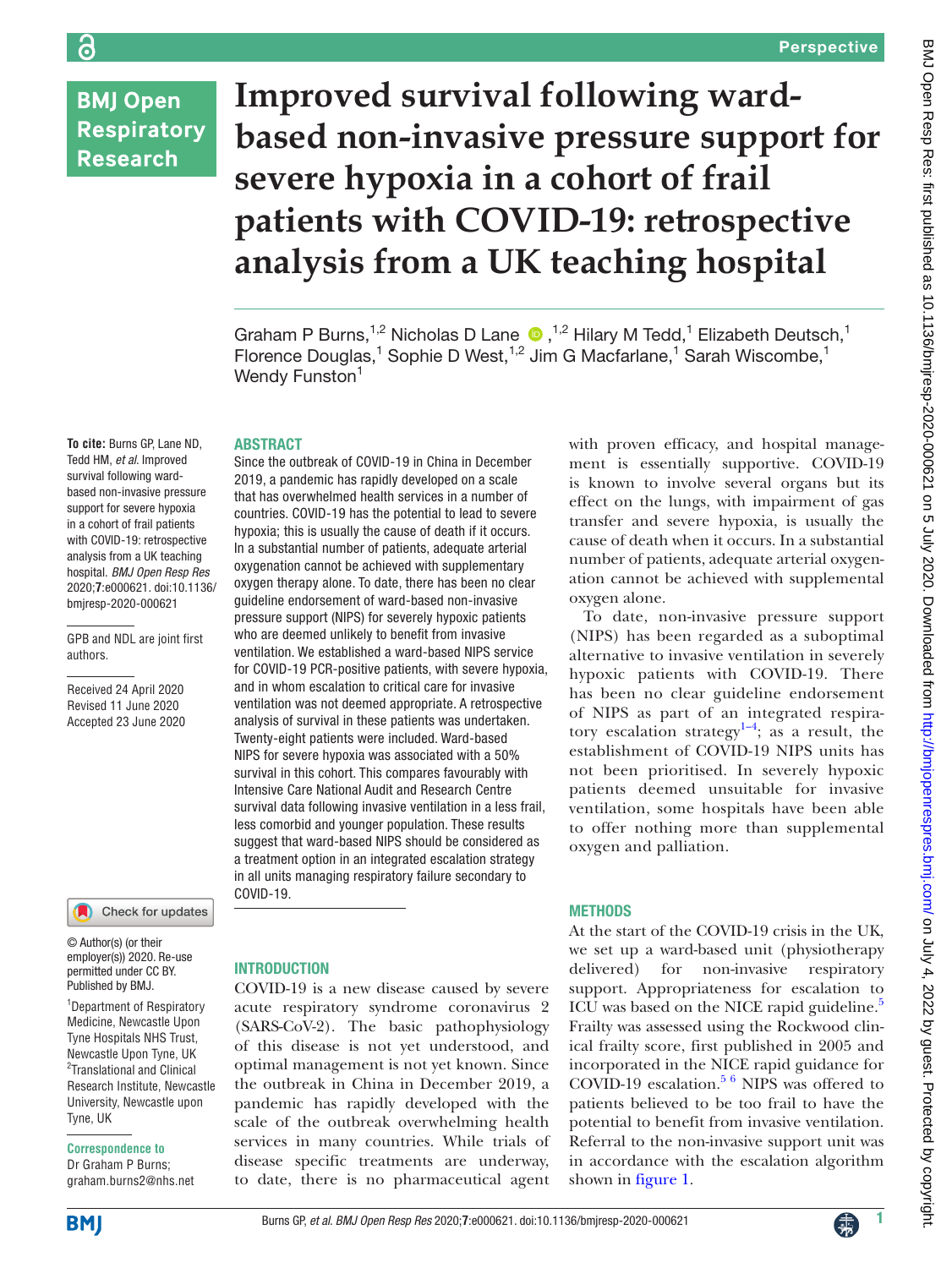

Figure 1 Respiratory support escalation stratgey in acute presentation of COVID-19. CPAP, Continuous Positive Airways Pressure; COPD, Chronic Obstructive Pulmonary Disease; NIV, Non-Invasive Ventilation; ITU, Intensive Therapy Unit

In patients for whom an oxygen saturation of ≥94% could not be achieved with <40% supplemental oxygen (via Venturi), Continuous Positive Airway Pressure (CPAP), (or Bilevel Positive Airway Pressure (BiPAP) in five patients with a history of ventilatory failure) was offered. Positive airways pressure  $(10-14 \text{ cm}H_2O)$  with entrained oxygen flow rates to a maximum of 15 L/ min was used. Pressure was limited, to some degree, by patient comfort. Pressure and flow rates were otherwise titrated to achieve oxygen saturation of ≥94%. Patients had breaks in treatment for meals during which time they were supported by high flow oxygen via a face mask. If tolerance precluded continuation of treatment, patients were switched to high flow oxygen via a non-rebreathe circuit to achieve the best possible oxygen saturation. Such de-escalation in treatment did not preclude re-escalation if the patient consented and if oxygenation warranted it. Weaning from CPAP was considered when oxygen saturation during breaks

<span id="page-1-0"></span>from treatment indicated that supplemental oxygen might be sufficient. Unlike traditional management of acute ventilatory failure with BiPAP, prolonged gradual weaning was not needed. Almost all of our patients with COVID-19 displayed strong respiratory drive, with low or low/normal arterial partial pressure of Carbon Dioxide (PaCO<sub>2</sub>) on admission Arterial Blood Gas (ABG). Some patients however needed CPAP overnight for a further 24–48 hours after daytime weaning. All patients included tested positive for SARS-CoV-2 infection.

Imaging included both chest radiograph (CXR) and CT results and is reported as the most recent imaging prior to commencement of NIPS. Imaging appearances were defined as per the British Society of Thoracic Imaging recommendations (available at: [https://www.bsti.org.uk/covid-19-resources/](https://www.bsti.org.uk/covid-19-resources/covid-19-bsti-reporting-templates) [covid-19-bsti-reporting-templates\)](https://www.bsti.org.uk/covid-19-resources/covid-19-bsti-reporting-templates).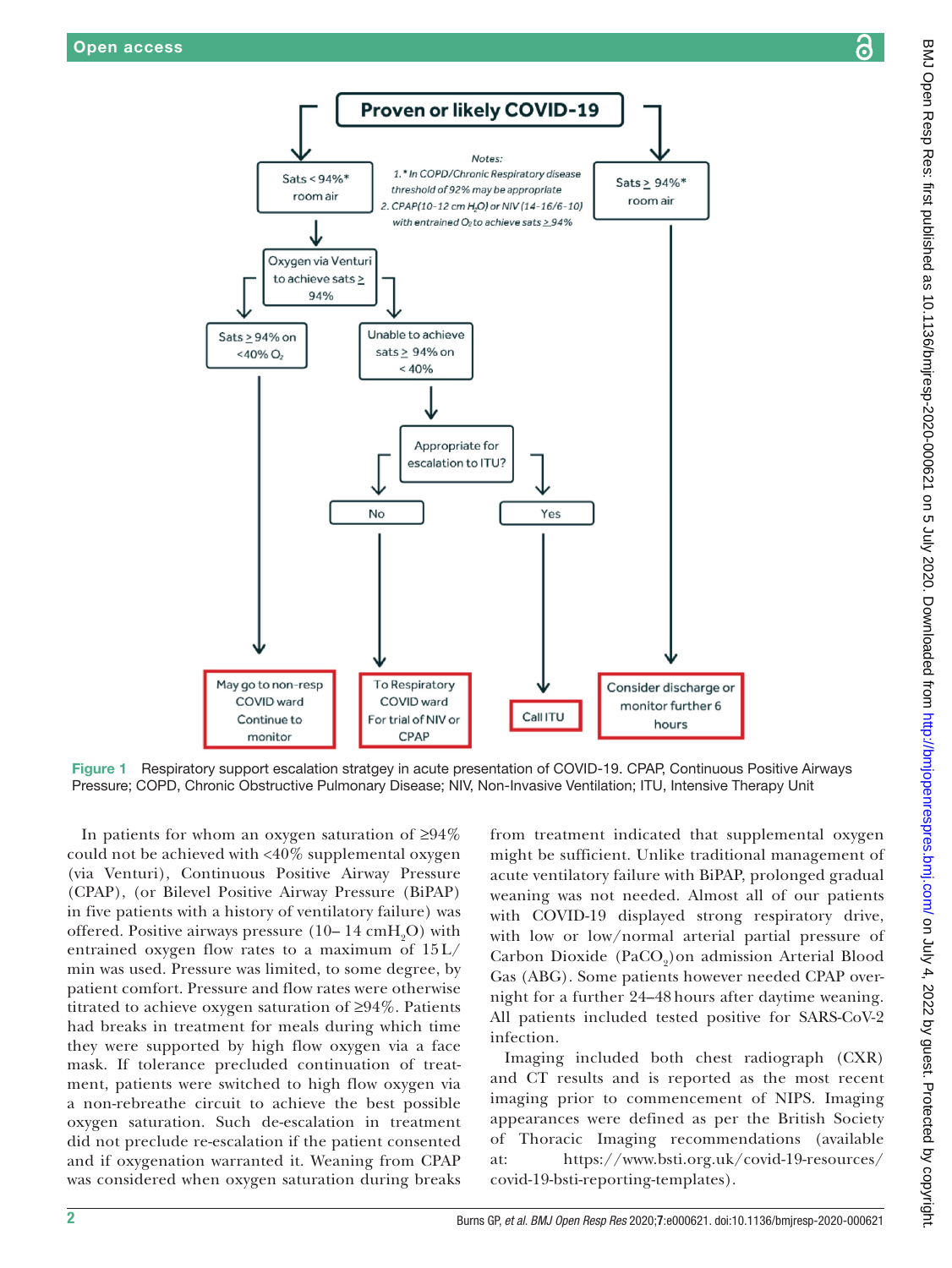Caldicott approval was obtained for the establishment of a database of our patients. Data collected included age, gender, clinical frailty score, comorbidities, acute clinical findings and the dichotomous outcome of discharge or death. We retrospectively reviewed our outcome data for all patients who had achieved an outcome between 23 March 2020 and 22 April 2020. Patients were excluded from the analysis if they had been deemed appropriate for escalation to invasive ventilation.

# **RESULTS**

Over the time period, 136 patients were admitted to non-respiratory COVID-19 wards, 44 to the intensive care unit and 47 to respiratory COVID-19 wards. Thirty-two patients admitted to the respiratory COVID-19 wards were treated with NIPS. Of these, four patients (who survived) were excluded from the analysis as they were deemed appropriate for invasive ventilation. Analysis was performed on the remaining 28 patients. Fifteen (54%) were male, median age was 81.5 years (range 54–91) and 21 (75%) were Caucasian. The majority of patients (82.1%) were admitted from their own home. Median (IQR) clinical frailty score was 5 (4–6). Twenty-six patients had CXR only, with two patients additionally undergoing chest CT. Comorbidities, radiology and other physiological parameters are shown in [table](#page-2-0) 1. Twenty-three patients received CPAP, while five patients, with a history of ventilatory failure, received BiPAP. Median duration of treatment with NIPS was 5 days (range 1–14) in patients discharged and  $3 \text{ days}$  (1–13) in those who died. Fourteen (50%) of patients survived to discharge. Individual patient characteristics and outcome are shown in [table](#page-3-0) 2. In patients who died, 13 of 14 had a documented certificate of medical cause of death. Of these, 'COIVID-19' was recorded as the primary cause of death in all of cases.

There were no statistically significant differences found between age, frailty score, admission from home, nor prevalence of any comorbidity between those that survived and did not survive. Additionally, there were no statistically significant differences between  $\text{SpO}_2$  at point of deterioration, presence of acute kidney injury, presence of acute derangement in liver function tests nor ventilatory pressures. The only statistically significant difference between survivors and non-survivors was the presence of 'classical' imaging appearances (Survivors 'classical' imaging=35.7% vs non-survivors 'classical' imaging=78.6%;  $\chi^2$  p=0.034).

# **DISCUSSION**

At outset, expectations of survival were not high. Intensive Care National Audit and Research Centre (ICNARC) data on survival in a COVID-19 cohort managed with invasive ventilation who were generally younger (median age 63 years) and less frail  $(91.3\%$  had CFS<4), with a substantially lower comorbidity burden than our population,

| parameters                                                              |                         |  |  |  |  |  |  |
|-------------------------------------------------------------------------|-------------------------|--|--|--|--|--|--|
| <b>Variable</b>                                                         | <b>Study population</b> |  |  |  |  |  |  |
| n                                                                       | 28                      |  |  |  |  |  |  |
| Comorbidities                                                           |                         |  |  |  |  |  |  |
| Hypertension (%)                                                        | 22 (78.6)               |  |  |  |  |  |  |
| Ischaemic heart disease (%)                                             | 10 (35.7)               |  |  |  |  |  |  |
| Atrial fibrillation (%)                                                 | 8(28.6)                 |  |  |  |  |  |  |
| Congestive cardiac failure (%)<br>If yes, NYHA class (IQR)              | 7(25.0)<br>$3(1-3)$     |  |  |  |  |  |  |
| Diabetes mellitus (%)                                                   | 15 (53.6)               |  |  |  |  |  |  |
| Chronic kidney disease (%)<br>If yes, stage (IQR)                       | 15 (53.6)<br>3b (3a-3b) |  |  |  |  |  |  |
| COPD <sub>(</sub> %)                                                    | 5(17.9)                 |  |  |  |  |  |  |
| Bronchiectasis (%)                                                      | 1(3.6)                  |  |  |  |  |  |  |
| Asthma (%)                                                              | 6(21.4)                 |  |  |  |  |  |  |
| Active malignancy (%)                                                   | 3(10.7)                 |  |  |  |  |  |  |
| Dementia (%)                                                            | 1(3.6)                  |  |  |  |  |  |  |
| Stroke (%)                                                              | 2(7.1)                  |  |  |  |  |  |  |
| Previous pulmonary or venous<br>thromboembolism (%)                     | 2(7.1)                  |  |  |  |  |  |  |
| Results from the acute admission                                        |                         |  |  |  |  |  |  |
| Imaging 'Classical' (%)                                                 | 16 (57.1)               |  |  |  |  |  |  |
| Imaging 'Indeterminate' (%)                                             | 8(28.6)                 |  |  |  |  |  |  |
| SpO2 prior to NIPS (IQR)                                                | 89% (85-92.75)          |  |  |  |  |  |  |
| Acute kidney injury (%)                                                 | 9(32.1)                 |  |  |  |  |  |  |
| Acutely deranged liver function tests<br>$(\%)$                         | 4(14.3)                 |  |  |  |  |  |  |
| NIPS parameters                                                         |                         |  |  |  |  |  |  |
| Received CPAP (%)                                                       | 23 (82.1)               |  |  |  |  |  |  |
| Received BiPAP (%)                                                      | 5 (17.9)                |  |  |  |  |  |  |
| CPAP max pressure cmH <sub>2</sub> O (SD)                               | 12.7(2.1)               |  |  |  |  |  |  |
| BiPAP maximum inspiratory pressure 22.4 (6.0)<br>$cmH2O$ (SD)           |                         |  |  |  |  |  |  |
| BiPAP maximum expiratory pressure 10.2 (2.9)<br>cmH <sub>2</sub> O (SD) |                         |  |  |  |  |  |  |
| BiPAP max back up rate (SD)                                             | 13.2 (1.8)              |  |  |  |  |  |  |

<span id="page-2-0"></span>Table 1 Population demographics and treatment

Data are presented as mean (SD) where parametric, median (IQR) where non-parametric, or absolute number (%) where categorical. BiPAP, Bi-level Positive Airway Pressure ; COPD, Chronic Obstructive Pulmonary Disease; CPAP, Continuous Positive Airway Pressure; NHYA, New York Heart Association; NIPS, non-invasive pressure support; SpO2, Peripheral Oxygen Saturation.

indicated a survival rate of only 33%.<sup>[7](#page-4-2)</sup> Contemporaneous data from our institution suggests a survival of 50% in patients who were intubated and mechanically ventilated.

NIPS is known to offer additional support to gas exchange beyond high flow oxygen. These limited data suggest that NIPS outcomes may compare favourably with those of intubated patients. What is particularly surprising about these data is that, in a population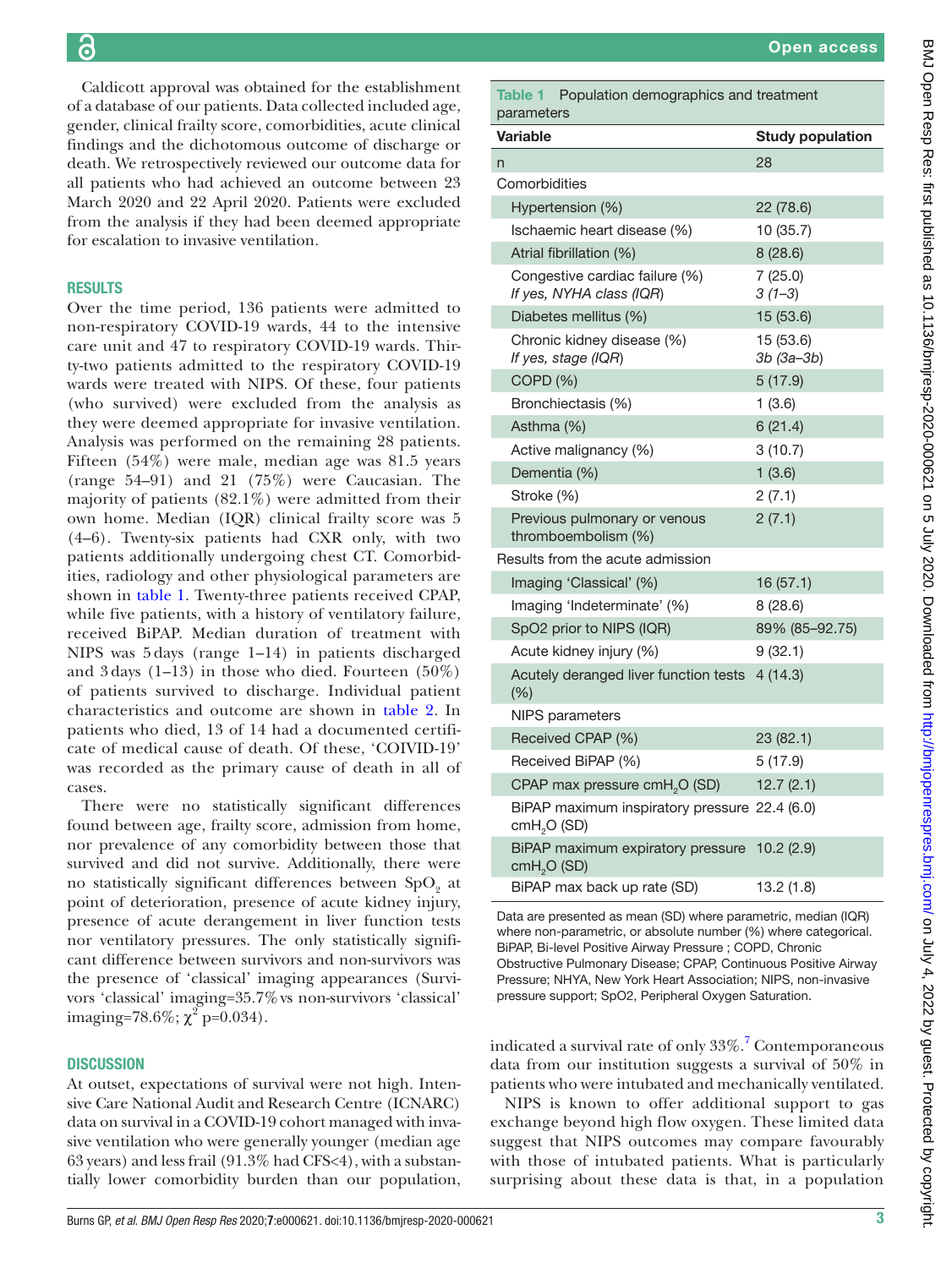# <span id="page-3-0"></span>Table 2 Individual patient demographics and outcome

| Decade of<br>life | Gender                                                                                                     | <b>Clinical frailty score</b> | <b>BiPAP/CPAP</b> | Duration of respiratory support (days) | <b>Outcome</b> |
|-------------------|------------------------------------------------------------------------------------------------------------|-------------------------------|-------------------|----------------------------------------|----------------|
| <b>80s</b>        | $\mathsf{M}% _{T}=\mathsf{M}_{T}\!\left( a,b\right) ,\ \mathsf{M}_{T}=\mathsf{M}_{T}\!\left( a,b\right) ,$ | $\overline{2}$                | <b>BiPAP</b>      | $\sqrt{5}$                             | Death          |
| 80s               | ${\sf M}$                                                                                                  | 5                             | CPAP*             | 5                                      | Death          |
| 90s               | $\mathsf{M}% _{T}=\mathsf{M}_{T}\!\left( a,b\right) ,\ \mathsf{M}_{T}=\mathsf{M}_{T}$                      | $\overline{4}$                | <b>CPAP</b>       | $\mathsf 0$                            | Death          |
| 90s               | $\mathsf F$                                                                                                | $\,6$                         | CPAP              | 3                                      | Death          |
| 70s               | M                                                                                                          | $\,6\,$                       | <b>CPAP</b>       | $\mathbf{1}$                           | Death          |
| 80s               | F                                                                                                          | $\overline{4}$                | CPAP              | 13                                     | Death          |
| <b>90s</b>        | M                                                                                                          | $\,6\,$                       | CPAP*             | $\mathbf{1}$                           | Death          |
| 70s               | M                                                                                                          | $\overline{7}$                | CPAP              | 3                                      | Death          |
| <b>80s</b>        | $\mathsf F$                                                                                                | $\ensuremath{\mathsf{3}}$     | CPAP*             | $\ensuremath{\mathsf{3}}$              | Death          |
| 70s               | M                                                                                                          | 5                             | BiPAP*            | 9                                      | Death          |
| <b>80s</b>        | F                                                                                                          | $\,6\,$                       | <b>CPAP</b>       | $\sqrt{2}$                             | Death          |
| 90s               | F                                                                                                          | $\,6\,$                       | CPAP              | 1                                      | Death          |
| <b>80s</b>        | M                                                                                                          | $\overline{7}$                | <b>CPAP</b>       | $\mathbf{1}$                           | Death          |
| 80s               | M                                                                                                          | $\sqrt{2}$                    | <b>CPAP</b>       | 8                                      | Death          |
| <b>80s</b>        | F                                                                                                          | $\sqrt{5}$                    | <b>CPAP</b>       | 5                                      | Discharge      |
| 50s               | $\mathsf F$                                                                                                | $\,6\,$                       | <b>BiPAP</b>      | $\overline{4}$                         | Discharge      |
| <b>80s</b>        | $\mathsf F$                                                                                                | $\overline{4}$                | <b>BiPAP</b>      | 14                                     | Discharge      |
| 70s               | M                                                                                                          | $\overline{4}$                | CPAP              | $\,3$                                  | Discharge      |
| 60s               | ${\sf M}$                                                                                                  | 5                             | <b>CPAP</b>       | 5                                      | Discharge      |
| 70s               | M                                                                                                          | 4                             | CPAP              | 5                                      | Discharge      |
| 70s               | $\mathsf{M}% _{T}=\mathsf{M}_{T}\!\left( a,b\right) ,\ \mathsf{M}_{T}=\mathsf{M}_{T}\!\left( a,b\right) ,$ | $\overline{7}$                | <b>BiPAP</b>      | $\overline{4}$                         | Discharge      |
| 80s               | F                                                                                                          | $\ensuremath{\mathsf{3}}$     | CPAP              | 8                                      | Discharge      |
| 90s               | M                                                                                                          | $\overline{5}$                | <b>CPAP</b>       | $6\,$                                  | Discharge      |
| 60s               | F                                                                                                          | 7                             | CPAP              | $\overline{5}$                         | Discharge      |
| <b>80s</b>        | M                                                                                                          | $\ensuremath{\mathsf{3}}$     | <b>CPAP</b>       | $\overline{7}$                         | Discharge      |
| 70s               | F                                                                                                          | $\overline{4}$                | CPAP              | 14                                     | Discharge      |
| <b>80s</b>        | $\mathsf F$                                                                                                | $\sqrt{5}$                    | <b>CPAP</b>       | $\sqrt{3}$                             | Discharge      |
| 80s               | F                                                                                                          | 5                             | CPAP              | 5                                      | Discharge      |

\*Poorly tolerated respiratory support, trialled but not maintained on optimum setting.

BiPAP, Bi-level Positive Airway Pressure; CPAP, Continuous Positive Airway Pressure.

with poor physiological reserve, who were not deemed appropriate for escalation to intensive care, survival rate appears to be better than that reported by ICNARC and at least equivalent to survival in intubated patients within our own institution.<sup>[7](#page-4-2)</sup> No conclusion on the relative merits of the two treatments can be drawn on such a small data set; however, NIPS, in particular the manner in which it is delivered, enjoys a significant physiological advantage over invasive ventilation that necessitates sedation. The unconscious ventilated patient is managed either supine or prone. Compared with upright posture, both positions are disadvantageous for ventilation-perfusion  $(V/Q)$  matching within the lungs and significantly compromises gas exchange. The upright position in these non-sedated patients on NIPS is optimal for  $V/Q$  matching. It uses the effect of gravity on lung perfusion, matching it with the differential

effects on ventilation within the lung resulting from diaphragmatic excursion. Better V/Q matching implies better gas exchange.

# **CONCLUSION**

These data support treatment with NIPS (CPAP or BiPAP) as part of a respiratory escalation strategy in hospitals managing COVID-19 and in accordance with the algorithm shown in [figure](#page-1-0) 1.

A larger study is urgently needed to determine if there is an advantage to managing patients on NIPS (in the upright position) over invasive ventilation, which precludes optimal positioning for V/Q matching.

At the time of writing, bed occupancy rates are declining in Europe, but further waves of infection are inevitable as social distancing restrictions are relaxed. NIPS clearly